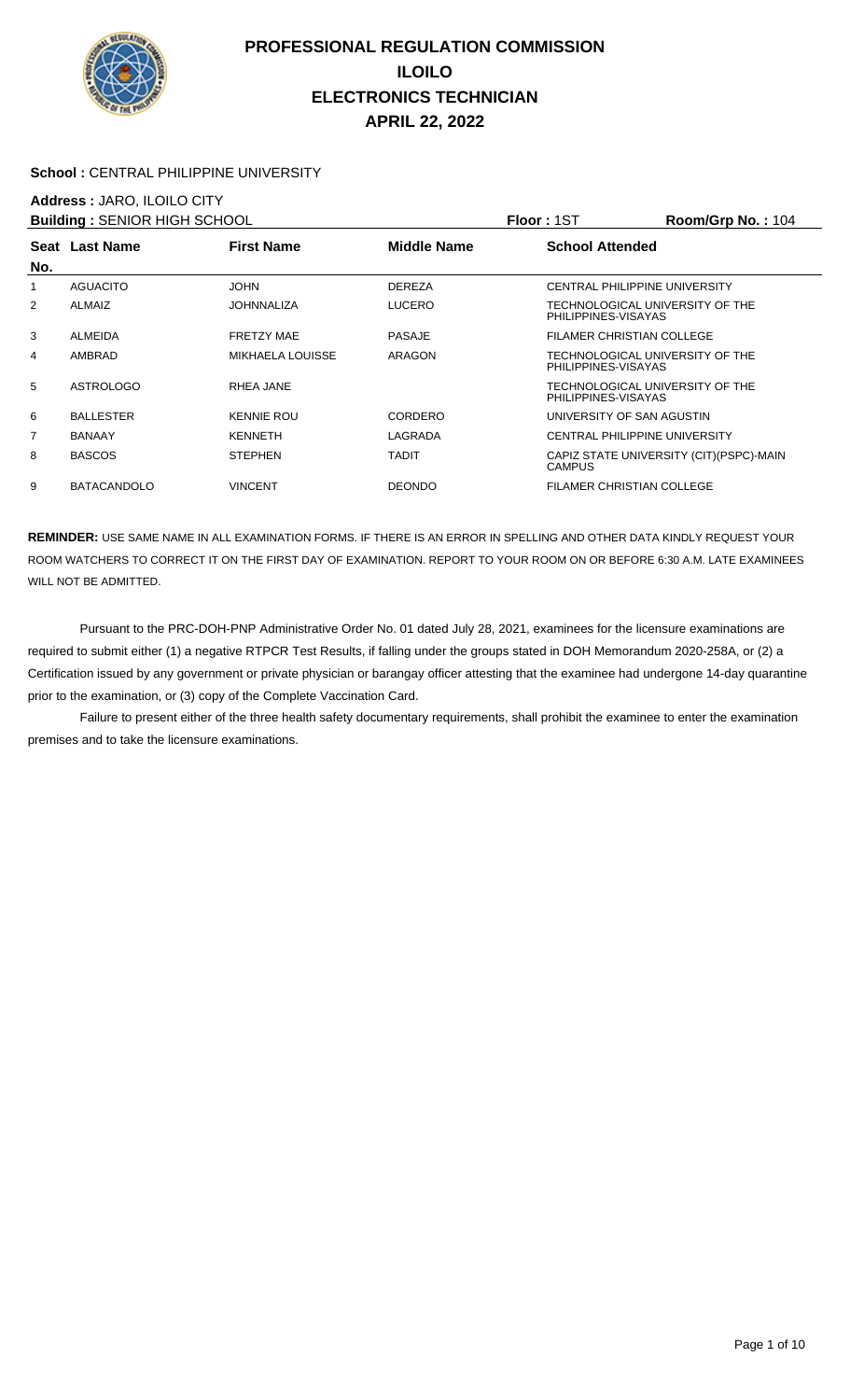

#### School : CENTRAL PHILIPPINE UNIVERSITY

### **Address :** JARO, ILOILO CITY

| <b>Building: SENIOR HIGH SCHOOL</b> |                |                     |                    | <b>Floor: 1ST</b>      | Room/Grp No.: 105                                                                 |
|-------------------------------------|----------------|---------------------|--------------------|------------------------|-----------------------------------------------------------------------------------|
|                                     | Seat Last Name | <b>First Name</b>   | <b>Middle Name</b> | <b>School Attended</b> |                                                                                   |
| No.                                 |                |                     |                    |                        |                                                                                   |
| 1                                   | <b>BELONIO</b> | <b>ZYRE</b>         | <b>GONZALES</b>    |                        | <b>ILOILO SCIENCE &amp; TECHNOLOGY</b><br>UNIVERSITY (FOR W.V.C.S.T.-MAIN CAMPUS) |
| 2                                   | <b>BERNABE</b> | GRYZVYLL            | <b>SOMBLINGO</b>   |                        | <b>ILOILO SCIENCE &amp; TECHNOLOGY</b><br>UNIVERSITY (FOR W.V.C.S.T.-MAIN CAMPUS) |
| 3                                   | <b>BOCALA</b>  | <b>RB RABEY</b>     | <b>BAES</b>        |                        | FILAMER CHRISTIAN COLLEGE                                                         |
| 4                                   | <b>BORJA</b>   | IAN                 | <b>MABIDA</b>      | BACOLOD CITY COLLEGE   |                                                                                   |
| 5                                   | <b>BRODIT</b>  | <b>JOSE III</b>     | <b>CARMONA</b>     |                        | UNIVERSITY OF SAINT LA SALLE                                                      |
| 6                                   | CADAYDAYON     | <b>VANESSA</b>      | AGAY               | PHILIPPINES-VISAYAS    | TECHNOLOGICAL UNIVERSITY OF THE                                                   |
| $\overline{7}$                      | CALDERON       | <b>JONAHMIE</b>     | <b>GOTERA</b>      | PHILIPPINES-VISAYAS    | TECHNOLOGICAL UNIVERSITY OF THE                                                   |
| 8                                   | CANIESO        | <b>KARL ANTHONY</b> | <b>ALCANTARA</b>   |                        | COLEGIO SAN AGUSTIN-BACOLOD CITY                                                  |
| 9                                   | <b>CARREON</b> | KIT JUNE            | MANA-AY            | PHILIPPINES-VISAYAS    | TECHNOLOGICAL UNIVERSITY OF THE                                                   |

**REMINDER:** USE SAME NAME IN ALL EXAMINATION FORMS. IF THERE IS AN ERROR IN SPELLING AND OTHER DATA KINDLY REQUEST YOUR ROOM WATCHERS TO CORRECT IT ON THE FIRST DAY OF EXAMINATION. REPORT TO YOUR ROOM ON OR BEFORE 6:30 A.M. LATE EXAMINEES WILL NOT BE ADMITTED.

 Pursuant to the PRC-DOH-PNP Administrative Order No. 01 dated July 28, 2021, examinees for the licensure examinations are required to submit either (1) a negative RTPCR Test Results, if falling under the groups stated in DOH Memorandum 2020-258A, or (2) a Certification issued by any government or private physician or barangay officer attesting that the examinee had undergone 14-day quarantine prior to the examination, or (3) copy of the Complete Vaccination Card.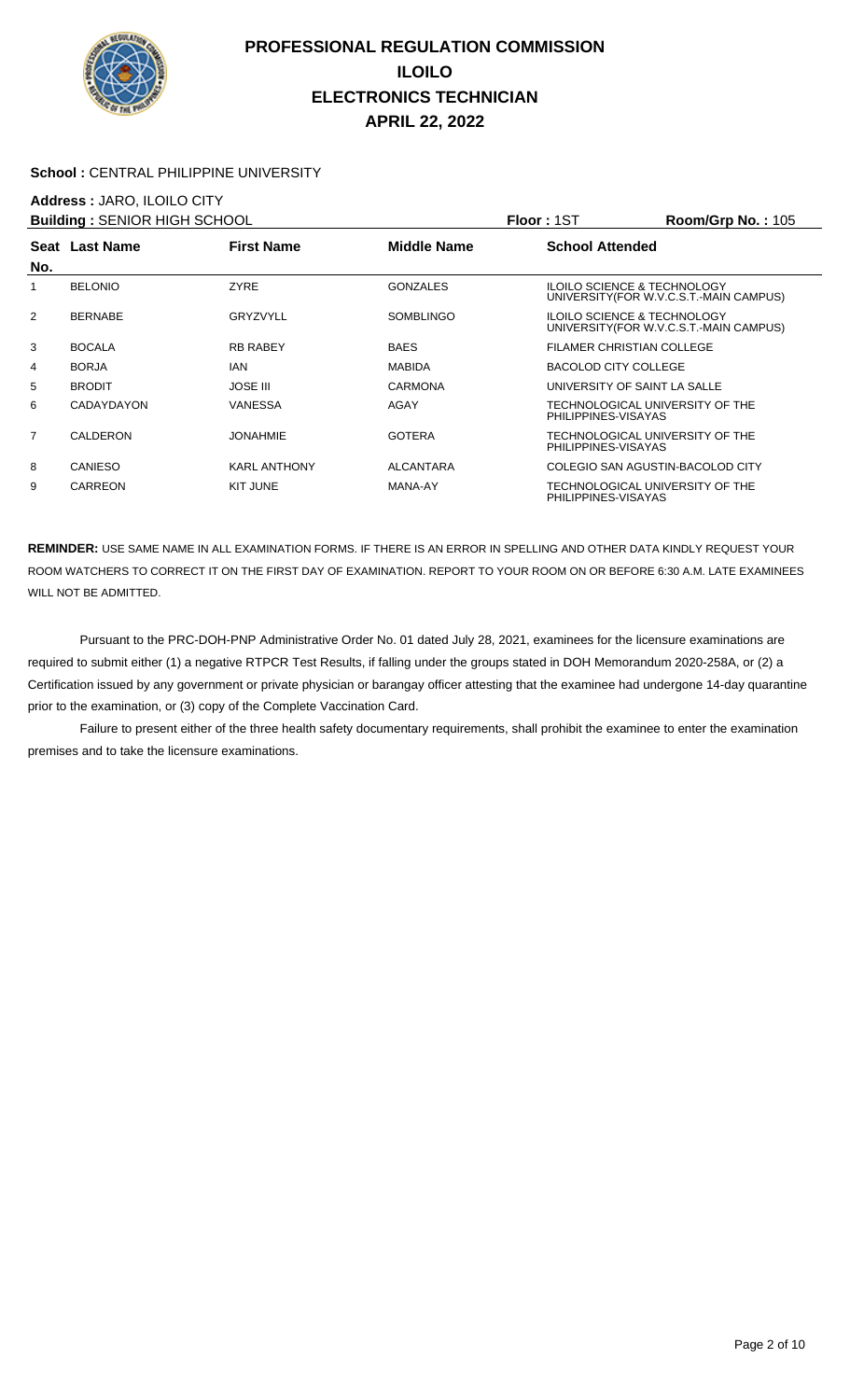

#### School : CENTRAL PHILIPPINE UNIVERSITY

## **Address :** JARO, ILOILO CITY

| <b>Building: SENIOR HIGH SCHOOL</b> |                 |                         |                    | Floor: 1ST                                             | <b>Room/Grp No.: 106</b>                |
|-------------------------------------|-----------------|-------------------------|--------------------|--------------------------------------------------------|-----------------------------------------|
|                                     | Seat Last Name  | <b>First Name</b>       | <b>Middle Name</b> | <b>School Attended</b>                                 |                                         |
| No.                                 |                 |                         |                    |                                                        |                                         |
| 1                                   | CHAN            | LEAN MARK               | <b>FARINAS</b>     | <b>FILAMER CHRISTIAN COLLEGE</b>                       |                                         |
| 2                                   | CORDERO         | HANNAH JEAN             | <b>ROGADOR</b>     | <b>ILOILO SCIENCE &amp; TECHNOLOGY</b>                 | UNIVERSITY (FOR W.V.C.S.T.-MAIN CAMPUS) |
| 3                                   | DE JOSE         | <b>VENROSE</b>          | VILLALUNA          | TECHNOLOGICAL UNIVERSITY OF THE<br>PHILIPPINES-VISAYAS |                                         |
| 4                                   | <b>DEFENSOR</b> | <b>VINCENT SALVADOR</b> | <b>PIOQUINTO</b>   | <b>CENTRAL PHILIPPINE UNIVERSITY</b>                   |                                         |
| 5                                   | <b>DIONSON</b>  | <b>DENHOLM VILLE</b>    | CASILDO            | UNIVERSITY OF NEGROS OCCIDENTAL-<br><b>RECOLETOS</b>   |                                         |
| 6                                   | <b>DURON</b>    | <b>BOBILEEN JEAN</b>    | <b>BILOG</b>       | FILAMER CHRISTIAN COLLEGE                              |                                         |
| $\overline{7}$                      | <b>EDJAN</b>    | <b>HARRL JOSHUA</b>     | PEREZ              | UNIVERSITY OF NEGROS OCCIDENTAL-<br><b>RECOLETOS</b>   |                                         |
| 8                                   | <b>ELISAN</b>   | <b>MATTHEW ALAIN</b>    | QUIACHON           | UNIVERSITY OF NEGROS OCCIDENTAL-<br><b>RECOLETOS</b>   |                                         |
| 9                                   | <b>ENCIO</b>    | <b>KAYE RUTH</b>        | <b>EMBATE</b>      | <b>ILOILO SCIENCE &amp; TECHNOLOGY</b>                 | UNIVERSITY (FOR W.V.C.S.T.-MAIN CAMPUS) |

**REMINDER:** USE SAME NAME IN ALL EXAMINATION FORMS. IF THERE IS AN ERROR IN SPELLING AND OTHER DATA KINDLY REQUEST YOUR ROOM WATCHERS TO CORRECT IT ON THE FIRST DAY OF EXAMINATION. REPORT TO YOUR ROOM ON OR BEFORE 6:30 A.M. LATE EXAMINEES WILL NOT BE ADMITTED.

 Pursuant to the PRC-DOH-PNP Administrative Order No. 01 dated July 28, 2021, examinees for the licensure examinations are required to submit either (1) a negative RTPCR Test Results, if falling under the groups stated in DOH Memorandum 2020-258A, or (2) a Certification issued by any government or private physician or barangay officer attesting that the examinee had undergone 14-day quarantine prior to the examination, or (3) copy of the Complete Vaccination Card.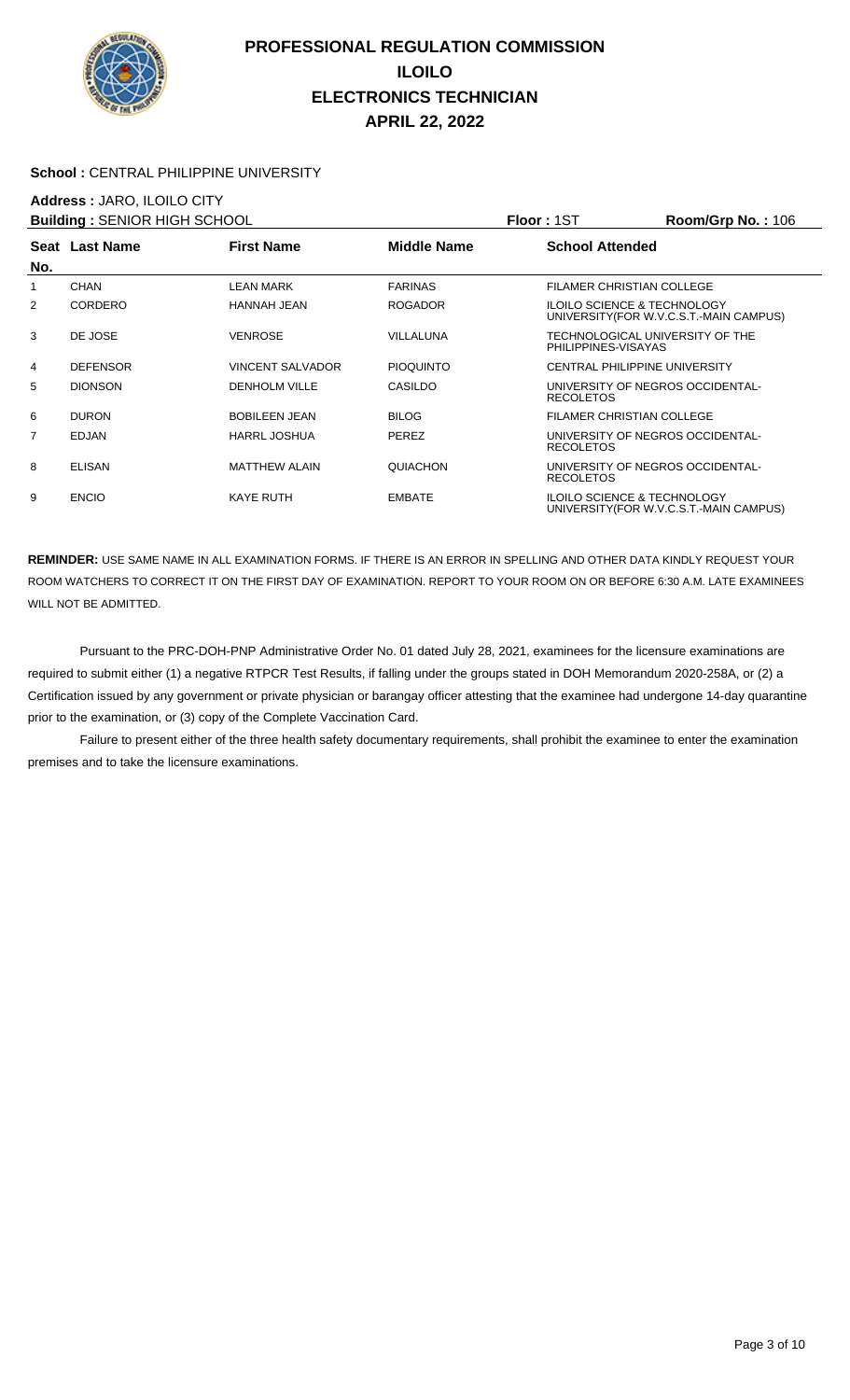

#### School : CENTRAL PHILIPPINE UNIVERSITY

# **Address :** JARO, ILOILO CITY

| <b>Building: SENIOR HIGH SCHOOL</b> |                 |                       |                    | <b>Floor: 1ST</b>                                      | <b>Room/Grp No.: 107</b>                 |
|-------------------------------------|-----------------|-----------------------|--------------------|--------------------------------------------------------|------------------------------------------|
|                                     | Seat Last Name  | <b>First Name</b>     | <b>Middle Name</b> | <b>School Attended</b>                                 |                                          |
| No.                                 |                 |                       |                    |                                                        |                                          |
| 1                                   | <b>ESCALADA</b> | <b>MYRJUN</b>         | <b>SANCHEZ</b>     | UNIVERSITY OF SAN AGUSTIN                              |                                          |
| $\overline{2}$                      | <b>ESCUTON</b>  | <b>ARLYN GRACE</b>    | <b>RIVERA</b>      | <b>CENTRAL PHILIPPINE UNIVERSITY</b>                   |                                          |
| 3                                   | <b>ESTEBA</b>   | <b>JOSHUA KYLE</b>    | <b>PRADO</b>       | <b>CENTRAL PHILIPPINE UNIVERSITY</b>                   |                                          |
| 4                                   | <b>FALSIS</b>   | KING CYDRIC           | <b>DENOSTA</b>     | UNIVERSITY OF SAN AGUSTIN                              |                                          |
| 5                                   | <b>FERRER</b>   | VENCENT               | <b>FARINAS</b>     | FILAMER CHRISTIAN COLLEGE                              |                                          |
| 6                                   | <b>FORRO</b>    | <b>JOSHUA DAVID</b>   | <b>BLANCO</b>      | FILAMER CHRISTIAN COLLEGE                              |                                          |
| $\overline{7}$                      | <b>FUENTES</b>  | <b>ALBERT ANTHONY</b> | <b>OGAPONG</b>     | UNIVERSITY OF SAINT LA SALLE                           |                                          |
| 8                                   | <b>GALENO</b>   | <b>MIGHTY</b>         | TABERNILLA         |                                                        | UNIVERSITY OF CEBU IN LAPULAPU & MANDAUE |
| 9                                   | <b>GELVOLEO</b> | <b>HERACH LEE</b>     | <b>BARINO</b>      | TECHNOLOGICAL UNIVERSITY OF THE<br>PHILIPPINES-VISAYAS |                                          |

**REMINDER:** USE SAME NAME IN ALL EXAMINATION FORMS. IF THERE IS AN ERROR IN SPELLING AND OTHER DATA KINDLY REQUEST YOUR ROOM WATCHERS TO CORRECT IT ON THE FIRST DAY OF EXAMINATION. REPORT TO YOUR ROOM ON OR BEFORE 6:30 A.M. LATE EXAMINEES WILL NOT BE ADMITTED.

 Pursuant to the PRC-DOH-PNP Administrative Order No. 01 dated July 28, 2021, examinees for the licensure examinations are required to submit either (1) a negative RTPCR Test Results, if falling under the groups stated in DOH Memorandum 2020-258A, or (2) a Certification issued by any government or private physician or barangay officer attesting that the examinee had undergone 14-day quarantine prior to the examination, or (3) copy of the Complete Vaccination Card.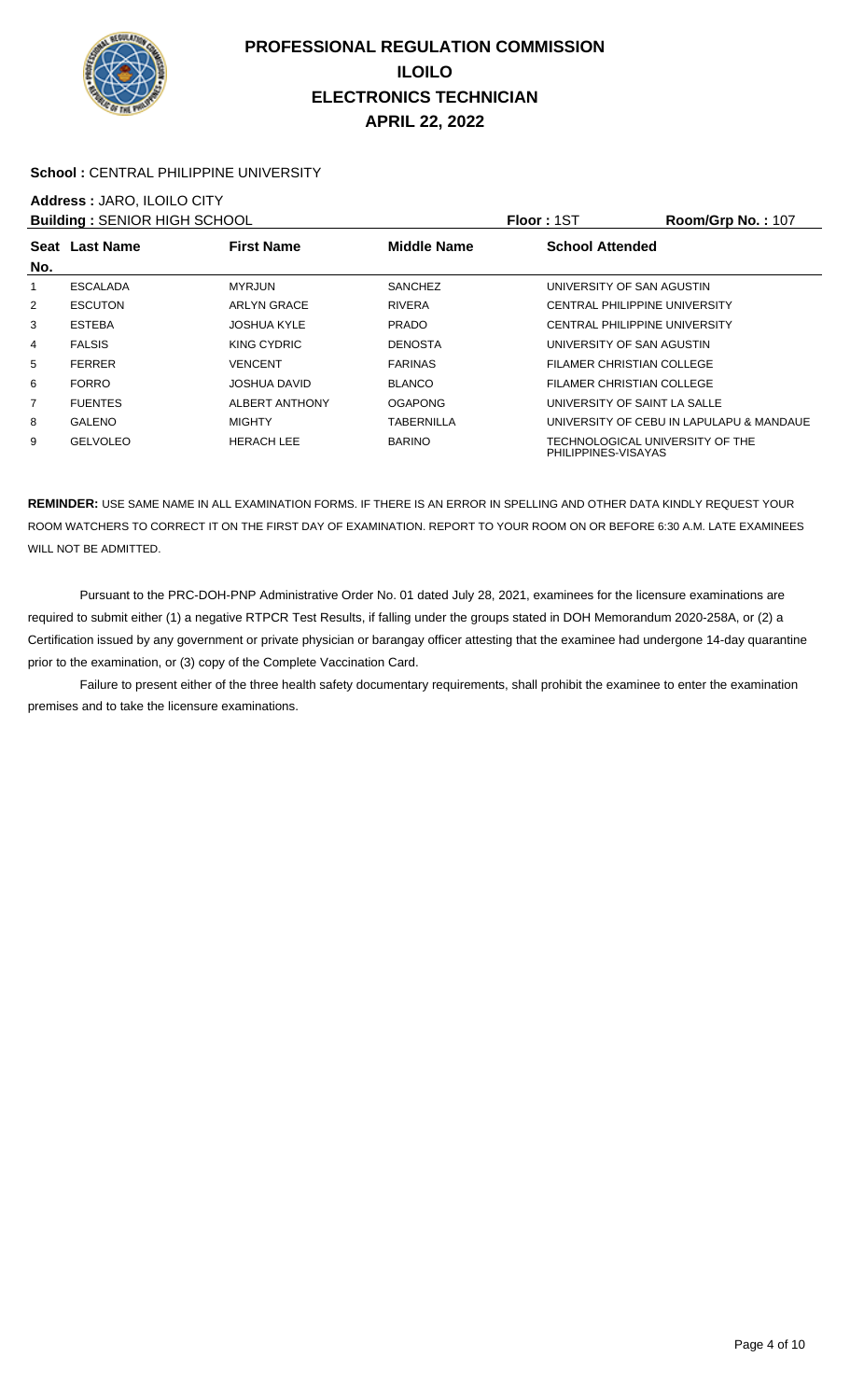

#### School : CENTRAL PHILIPPINE UNIVERSITY

## **Address :** JARO, ILOILO CITY

| <b>Building: SENIOR HIGH SCHOOL</b> |                  |                      |                    | <b>Floor: 1ST</b>                                      | Room/Grp No.: 108 |
|-------------------------------------|------------------|----------------------|--------------------|--------------------------------------------------------|-------------------|
|                                     | Seat Last Name   | <b>First Name</b>    | <b>Middle Name</b> | <b>School Attended</b>                                 |                   |
| No.                                 |                  |                      |                    |                                                        |                   |
|                                     | GORDO            | KING MIGUEL          | <b>JUMAO-AS</b>    | UNIVERSITY OF SAINT LA SALLE                           |                   |
| $\overline{2}$                      | <b>GULMATICO</b> | <b>CHRISTINE</b>     | <b>PESQUERA</b>    | TECHNOLOGICAL UNIVERSITY OF THE<br>PHILIPPINES-VISAYAS |                   |
| 3                                   | <b>HERNAEZ</b>   | DREXZEN LEO          | <b>CAPACIETE</b>   | UNIVERSITY OF SAN AGUSTIN                              |                   |
| 4                                   | <b>JARDER</b>    | <b>JASON</b>         | <b>ASUMBRA</b>     | <b>CENTRAL PHILIPPINE UNIVERSITY</b>                   |                   |
| 5                                   | <b>JONOTA</b>    | JIM                  | <b>SERIE</b>       | COLEGIO SAN AGUSTIN-BACOLOD CITY                       |                   |
| 6                                   | <b>JOVEN</b>     | JEIBHERT             | <b>VIDAL</b>       | UNIVERSITY OF NEGROS OCCIDENTAL-<br><b>RECOLETOS</b>   |                   |
| $\overline{7}$                      | LAGUDA           | <b>KRISNA MARIE</b>  | <b>BAYONA</b>      | UNIVERSITY OF SAN AGUSTIN                              |                   |
| 8                                   | LEDESMA          | <b>HECTOR JAIME</b>  | <b>ALAYON</b>      | CENTRAL PHILIPPINE UNIVERSITY                          |                   |
| 9                                   | LEDESMA          | <b>JAN FERDINAND</b> | <b>SEMILLANO</b>   | UNIVERSITY OF SAINT LA SALLE                           |                   |

**REMINDER:** USE SAME NAME IN ALL EXAMINATION FORMS. IF THERE IS AN ERROR IN SPELLING AND OTHER DATA KINDLY REQUEST YOUR ROOM WATCHERS TO CORRECT IT ON THE FIRST DAY OF EXAMINATION. REPORT TO YOUR ROOM ON OR BEFORE 6:30 A.M. LATE EXAMINEES WILL NOT BE ADMITTED.

 Pursuant to the PRC-DOH-PNP Administrative Order No. 01 dated July 28, 2021, examinees for the licensure examinations are required to submit either (1) a negative RTPCR Test Results, if falling under the groups stated in DOH Memorandum 2020-258A, or (2) a Certification issued by any government or private physician or barangay officer attesting that the examinee had undergone 14-day quarantine prior to the examination, or (3) copy of the Complete Vaccination Card.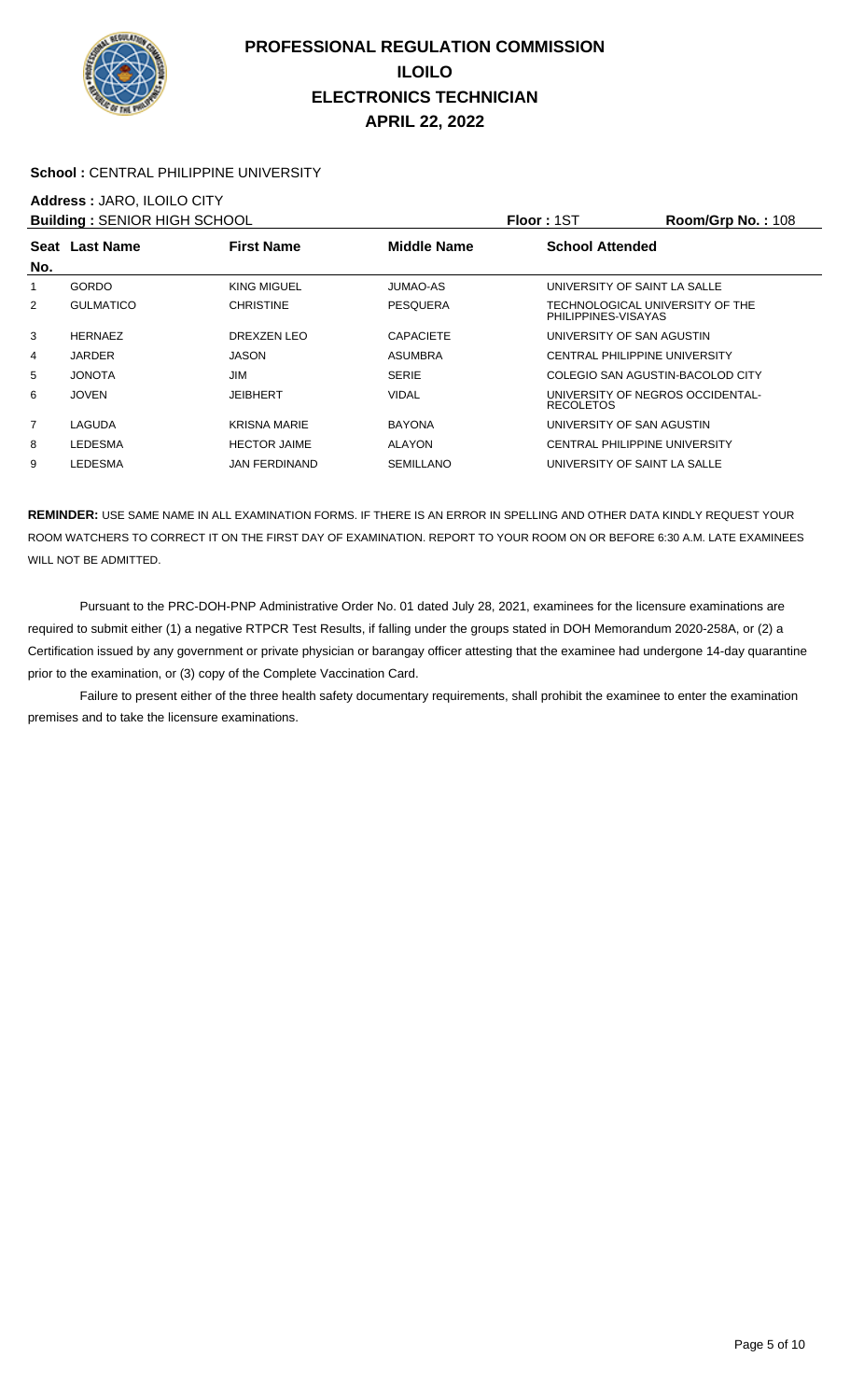

#### School : CENTRAL PHILIPPINE UNIVERSITY

# **Address :** JARO, ILOILO CITY

|     | <b>Building: SENIOR HIGH SCHOOL</b> |                       |                    | <b>Floor: 3RD</b>                                      | Room/Grp No.: 304                  |
|-----|-------------------------------------|-----------------------|--------------------|--------------------------------------------------------|------------------------------------|
|     | Seat Last Name                      | <b>First Name</b>     | <b>Middle Name</b> | <b>School Attended</b>                                 |                                    |
| No. |                                     |                       |                    |                                                        |                                    |
| 1   | <b>MACASA</b>                       | <b>HANS CHRISTIAN</b> |                    | COLEGIO SAN AGUSTIN-BACOLOD CITY                       |                                    |
| 2   | <b>MAGALLANES</b>                   | <b>JOHN</b>           | DY                 |                                                        | CENTRAL RADIO & ELECTRONICS SCHOOL |
| 3   | <b>MANAGUIT</b>                     | <b>DALE</b>           | <b>LINCO</b>       | FELLOWSHIP BAPTIST COLLEGE                             |                                    |
| 4   | <b>MANALO</b>                       | <b>VONJIE BELLE</b>   | <b>ROMAY</b>       | TECHNOLOGICAL UNIVERSITY OF THE<br>PHILIPPINES-VISAYAS |                                    |
| 5   | <b>MONSALE</b>                      | <b>GLEN REGIERN</b>   | <b>BERCILLA</b>    | CENTRAL PHILIPPINE UNIVERSITY                          |                                    |
| 6   | <b>MULA</b>                         | CANDY SUZANNE         | <b>MARTINITE</b>   | TECHNOLOGICAL UNIVERSITY OF THE<br>PHILIPPINES-VISAYAS |                                    |
| 7   | <b>NAKASHIMA</b>                    | <b>ICHIRO</b>         | <b>BOCO</b>        | FILAMER CHRISTIAN COLLEGE                              |                                    |
| 8   | <b>NAVAL</b>                        | <b>NEKO JUNE</b>      | <b>ALFABETO</b>    | TECHNOLOGICAL UNIVERSITY OF THE<br>PHILIPPINES-VISAYAS |                                    |
| 9   | <b>NICOR</b>                        | <b>RENSON</b>         | <b>DELGADO</b>     | UNIVERSITY OF SAINT LA SALLE                           |                                    |

**REMINDER:** USE SAME NAME IN ALL EXAMINATION FORMS. IF THERE IS AN ERROR IN SPELLING AND OTHER DATA KINDLY REQUEST YOUR ROOM WATCHERS TO CORRECT IT ON THE FIRST DAY OF EXAMINATION. REPORT TO YOUR ROOM ON OR BEFORE 6:30 A.M. LATE EXAMINEES WILL NOT BE ADMITTED.

 Pursuant to the PRC-DOH-PNP Administrative Order No. 01 dated July 28, 2021, examinees for the licensure examinations are required to submit either (1) a negative RTPCR Test Results, if falling under the groups stated in DOH Memorandum 2020-258A, or (2) a Certification issued by any government or private physician or barangay officer attesting that the examinee had undergone 14-day quarantine prior to the examination, or (3) copy of the Complete Vaccination Card.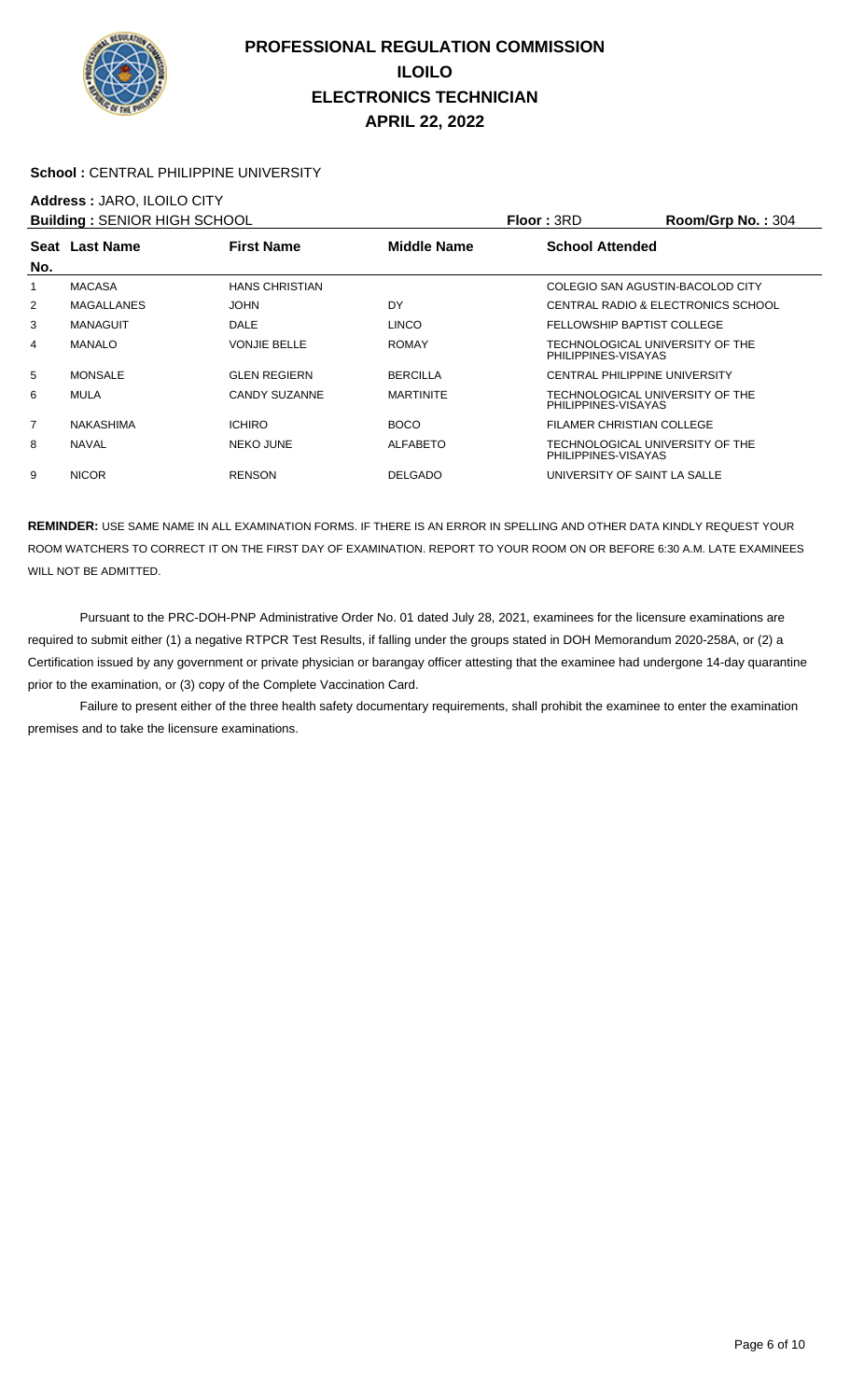

#### School : CENTRAL PHILIPPINE UNIVERSITY

## **Address :** JARO, ILOILO CITY

| <b>Building: SENIOR HIGH SCHOOL</b> |                   |                     |                    | <b>Floor: 3RD</b>                                      | <b>Room/Grp No.: 305</b> |
|-------------------------------------|-------------------|---------------------|--------------------|--------------------------------------------------------|--------------------------|
|                                     | Seat Last Name    | <b>First Name</b>   | <b>Middle Name</b> | <b>School Attended</b>                                 |                          |
| No.                                 |                   |                     |                    |                                                        |                          |
| 1                                   | <b>NOARBE</b>     | MARY HAZEL SEN      | <b>CHUA</b>        | UNIVERSITY OF SAINT LA SALLE                           |                          |
| 2                                   | <b>NUÑAL</b>      | JETHER JEDE         | TAN                | CENTRAL PHILIPPINE UNIVERSITY                          |                          |
| 3                                   | <b>OCASO</b>      | <b>COLIN HAY</b>    | LAGUNDINO          | FILAMER CHRISTIAN COLLEGE                              |                          |
| 4                                   | ORIEL             | APRIL MAE           | <b>ALVIOLA</b>     | TECHNOLOGICAL UNIVERSITY OF THE<br>PHILIPPINES-VISAYAS |                          |
| 5                                   | ORTEGA            | <b>JOYCE</b>        | <b>DILLA</b>       | TECHNOLOGICAL UNIVERSITY OF THE<br>PHILIPPINES-VISAYAS |                          |
| 6                                   | <b>OSORIO</b>     | <b>MEL ALECS</b>    | JARAPA             | TECHNOLOGICAL UNIVERSITY OF THE<br>PHILIPPINES-VISAYAS |                          |
| $\overline{7}$                      | <b>PACLIBAR</b>   | <b>ERRIC JOSEPH</b> | <b>SIOJO</b>       | UNIVERSITY OF SAN AGUSTIN                              |                          |
| 8                                   | <b>PANGILINAN</b> | DIEGO CARLO         | <b>BAJADOR</b>     | <b>FILAMER CHRISTIAN COLLEGE</b>                       |                          |
| 9                                   | <b>PAÑOSO</b>     | NEIL VAN JOSEPH     | JALANDONI          | CENTRAL PHILIPPINE UNIVERSITY                          |                          |

**REMINDER:** USE SAME NAME IN ALL EXAMINATION FORMS. IF THERE IS AN ERROR IN SPELLING AND OTHER DATA KINDLY REQUEST YOUR ROOM WATCHERS TO CORRECT IT ON THE FIRST DAY OF EXAMINATION. REPORT TO YOUR ROOM ON OR BEFORE 6:30 A.M. LATE EXAMINEES WILL NOT BE ADMITTED.

 Pursuant to the PRC-DOH-PNP Administrative Order No. 01 dated July 28, 2021, examinees for the licensure examinations are required to submit either (1) a negative RTPCR Test Results, if falling under the groups stated in DOH Memorandum 2020-258A, or (2) a Certification issued by any government or private physician or barangay officer attesting that the examinee had undergone 14-day quarantine prior to the examination, or (3) copy of the Complete Vaccination Card.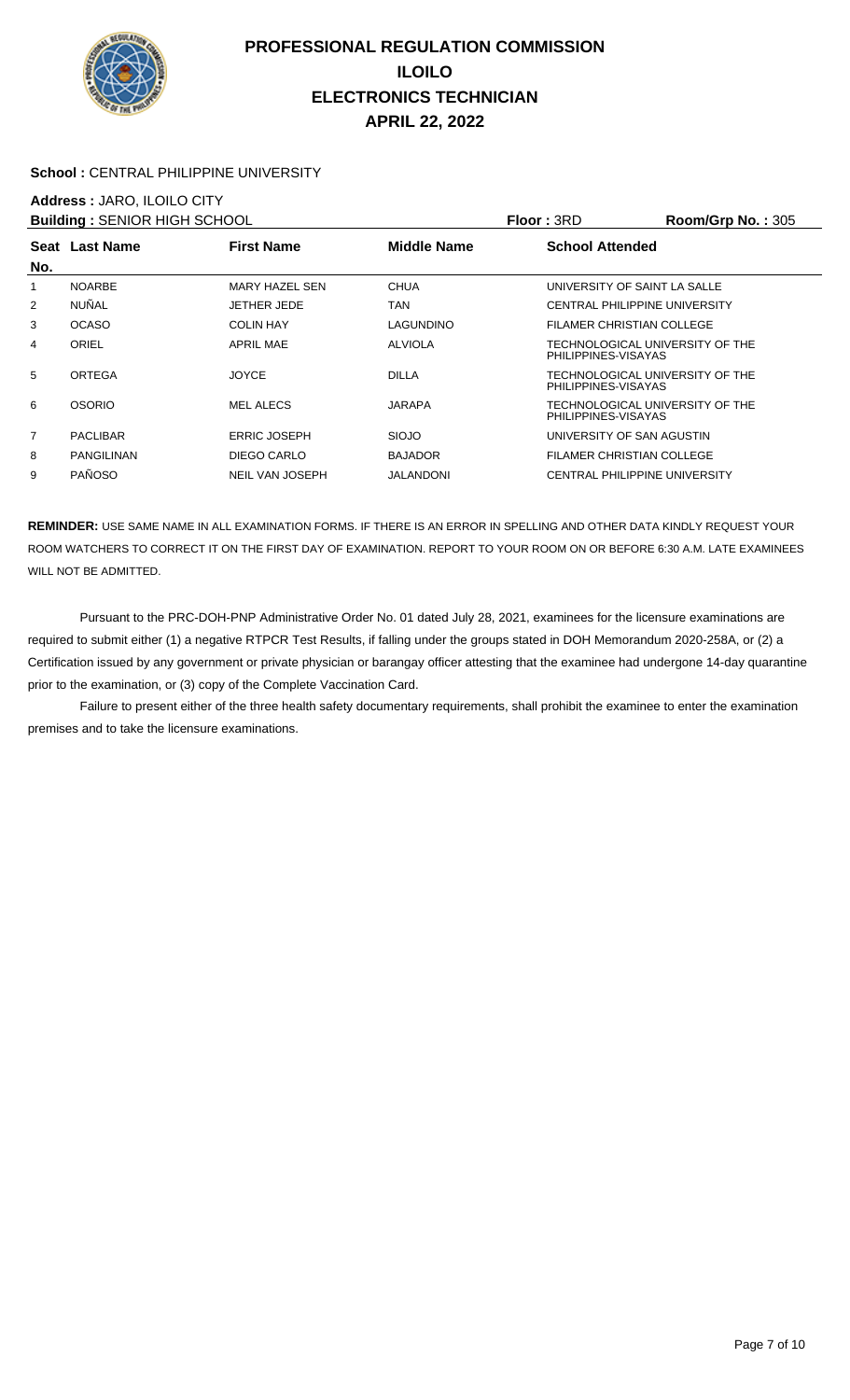

#### School : CENTRAL PHILIPPINE UNIVERSITY

## **Address :** JARO, ILOILO CITY

| <b>Building: SENIOR HIGH SCHOOL</b> |                 |                       |                     | Floor: 3RD                                             | Room/Grp No.: 306                       |
|-------------------------------------|-----------------|-----------------------|---------------------|--------------------------------------------------------|-----------------------------------------|
| No.                                 | Seat Last Name  | <b>First Name</b>     | Middle Name         | <b>School Attended</b>                                 |                                         |
|                                     | PARREÑO         | ARVIN                 | <b>DEL CASTILLO</b> | <b>ILOILO SCIENCE &amp; TECHNOLOGY</b>                 | UNIVERSITY (FOR W.V.C.S.T.-MAIN CAMPUS) |
| 2                                   | PARREÑO         | <b>JOHNNY JR</b>      | <b>JORMIGOS</b>     | UNIVERSITY OF SAN AGUSTIN                              |                                         |
| 3                                   | <b>PELDONIA</b> | <b>KAYLADENISE</b>    |                     | TECHNOLOGICAL UNIVERSITY OF THE<br>PHILIPPINES-VISAYAS |                                         |
| 4                                   | <b>PUBLICO</b>  | JANE ZAN              | <b>PLANTIG</b>      | UNIVERSITY OF SAN AGUSTIN                              |                                         |
| 5                                   | <b>RAYMUNDO</b> | <b>DIANNE RIZANIE</b> | <b>HAGORILES</b>    | UNIVERSITY OF SAN AGUSTIN                              |                                         |
| 6                                   | <b>REALUBIT</b> | <b>GENE TRESHA</b>    | <b>LOBATON</b>      | TECHNOLOGICAL UNIVERSITY OF THE<br>PHILIPPINES-VISAYAS |                                         |
| $\overline{7}$                      | <b>REYES</b>    | DONNEL KYLE           | <b>SABRINE</b>      | UNIVERSITY OF SAINT LA SALLE                           |                                         |
| 8                                   | <b>REYES</b>    | <b>ISABELLE RUTH</b>  | <b>OCDINARIA</b>    | UNIVERSITY OF SAINT LA SALLE                           |                                         |
| 9                                   | <b>SALVADOR</b> | <b>VIVIAN</b>         | <b>PEDROSA</b>      | TECHNOLOGICAL UNIVERSITY OF THE<br>PHILIPPINES-VISAYAS |                                         |

**REMINDER:** USE SAME NAME IN ALL EXAMINATION FORMS. IF THERE IS AN ERROR IN SPELLING AND OTHER DATA KINDLY REQUEST YOUR ROOM WATCHERS TO CORRECT IT ON THE FIRST DAY OF EXAMINATION. REPORT TO YOUR ROOM ON OR BEFORE 6:30 A.M. LATE EXAMINEES WILL NOT BE ADMITTED.

 Pursuant to the PRC-DOH-PNP Administrative Order No. 01 dated July 28, 2021, examinees for the licensure examinations are required to submit either (1) a negative RTPCR Test Results, if falling under the groups stated in DOH Memorandum 2020-258A, or (2) a Certification issued by any government or private physician or barangay officer attesting that the examinee had undergone 14-day quarantine prior to the examination, or (3) copy of the Complete Vaccination Card.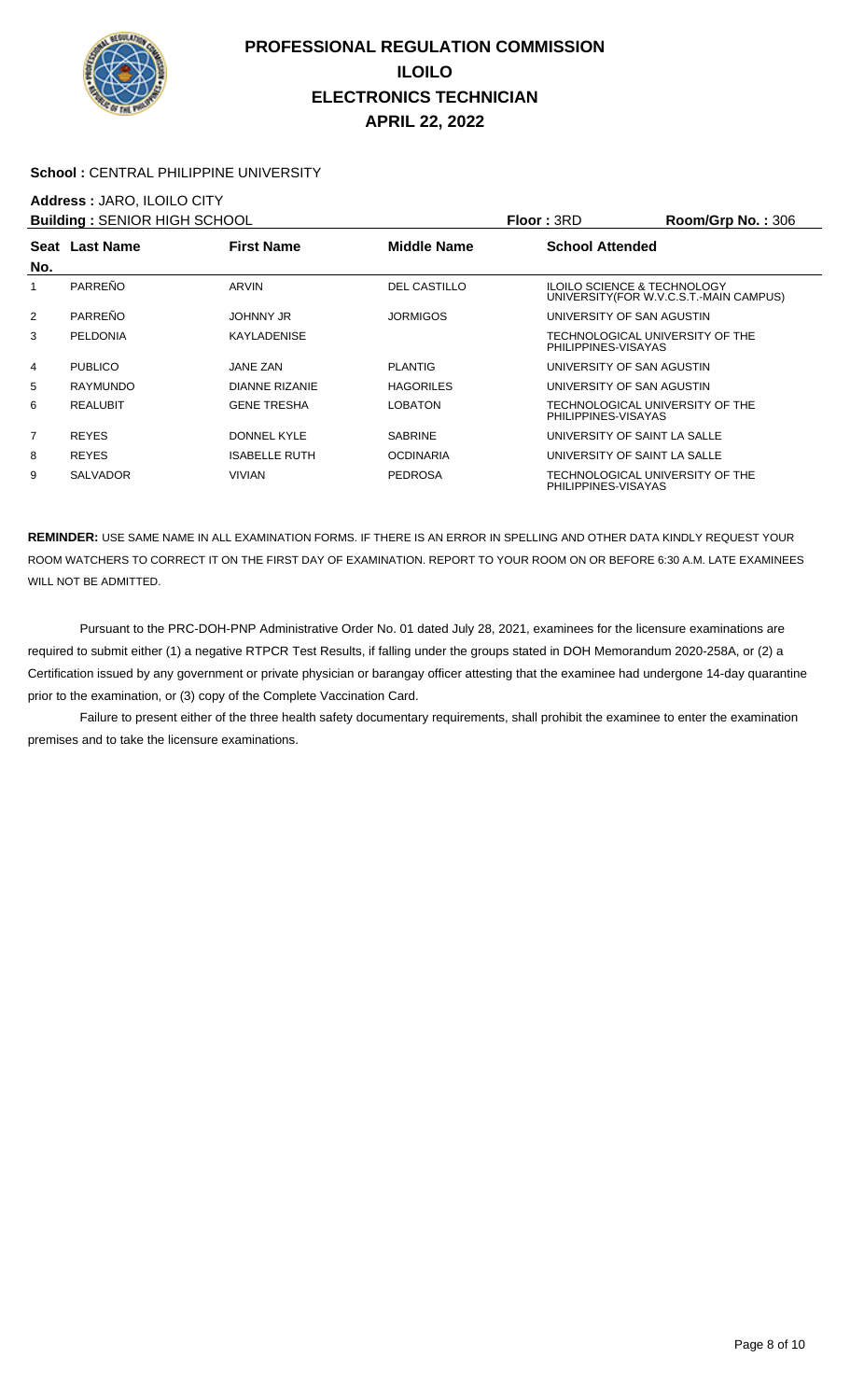

#### School : CENTRAL PHILIPPINE UNIVERSITY

### **Address :** JARO, ILOILO CITY

|                | <b>Building: SENIOR HIGH SCHOOL</b> |                        |                    | <b>Floor: 3RD</b>                      | Room/Grp No.: 308                       |
|----------------|-------------------------------------|------------------------|--------------------|----------------------------------------|-----------------------------------------|
|                | Seat Last Name                      | <b>First Name</b>      | <b>Middle Name</b> | <b>School Attended</b>                 |                                         |
| No.            |                                     |                        |                    |                                        |                                         |
|                | <b>SAMIS</b>                        | MARY JONALYN KAYE      | CABALLERO          | <b>ILOILO SCIENCE &amp; TECHNOLOGY</b> | UNIVERSITY (FOR W.V.C.S.T.-MAIN CAMPUS) |
| 2              | <b>SEGUIA</b>                       | <b>MARIANN JOYCE</b>   | <b>EXCLAMADOR</b>  | <b>ILOILO SCIENCE &amp; TECHNOLOGY</b> | UNIVERSITY (FOR W.V.C.S.T.-MAIN CAMPUS) |
| 3              | <b>SEMOLAVA</b>                     | JASON                  | SERDEÑA            | CENTRAL PHILIPPINE UNIVERSITY          |                                         |
| 4              | <b>SILVEO</b>                       | ALEXANDRA KARYLL       | <b>LIZARDO</b>     | UNIVERSITY OF SAN AGUSTIN              |                                         |
| 5              | <b>SIROY</b>                        | <b>REIS LEVY TITUS</b> | <b>PANICAN</b>     | CENTRAL PHILIPPINE UNIVERSITY          |                                         |
| 6              | <b>SOLIS</b>                        | <b>SIM MARLOU</b>      | MAGBANUA           | CENTRAL PHILIPPINE UNIVERSITY          |                                         |
| $\overline{7}$ | <b>SUPERATUM</b>                    | <b>RODNEY</b>          | LANAZA             | CENTRAL PHILIPPINE UNIVERSITY          |                                         |
| 8              | <b>TARROJA</b>                      | <b>GERRY LAURENT</b>   | <b>UNTAL</b>       | CENTRAL PHILIPPINE UNIVERSITY          |                                         |

**REMINDER:** USE SAME NAME IN ALL EXAMINATION FORMS. IF THERE IS AN ERROR IN SPELLING AND OTHER DATA KINDLY REQUEST YOUR ROOM WATCHERS TO CORRECT IT ON THE FIRST DAY OF EXAMINATION. REPORT TO YOUR ROOM ON OR BEFORE 6:30 A.M. LATE EXAMINEES WILL NOT BE ADMITTED.

 Pursuant to the PRC-DOH-PNP Administrative Order No. 01 dated July 28, 2021, examinees for the licensure examinations are required to submit either (1) a negative RTPCR Test Results, if falling under the groups stated in DOH Memorandum 2020-258A, or (2) a Certification issued by any government or private physician or barangay officer attesting that the examinee had undergone 14-day quarantine prior to the examination, or (3) copy of the Complete Vaccination Card.